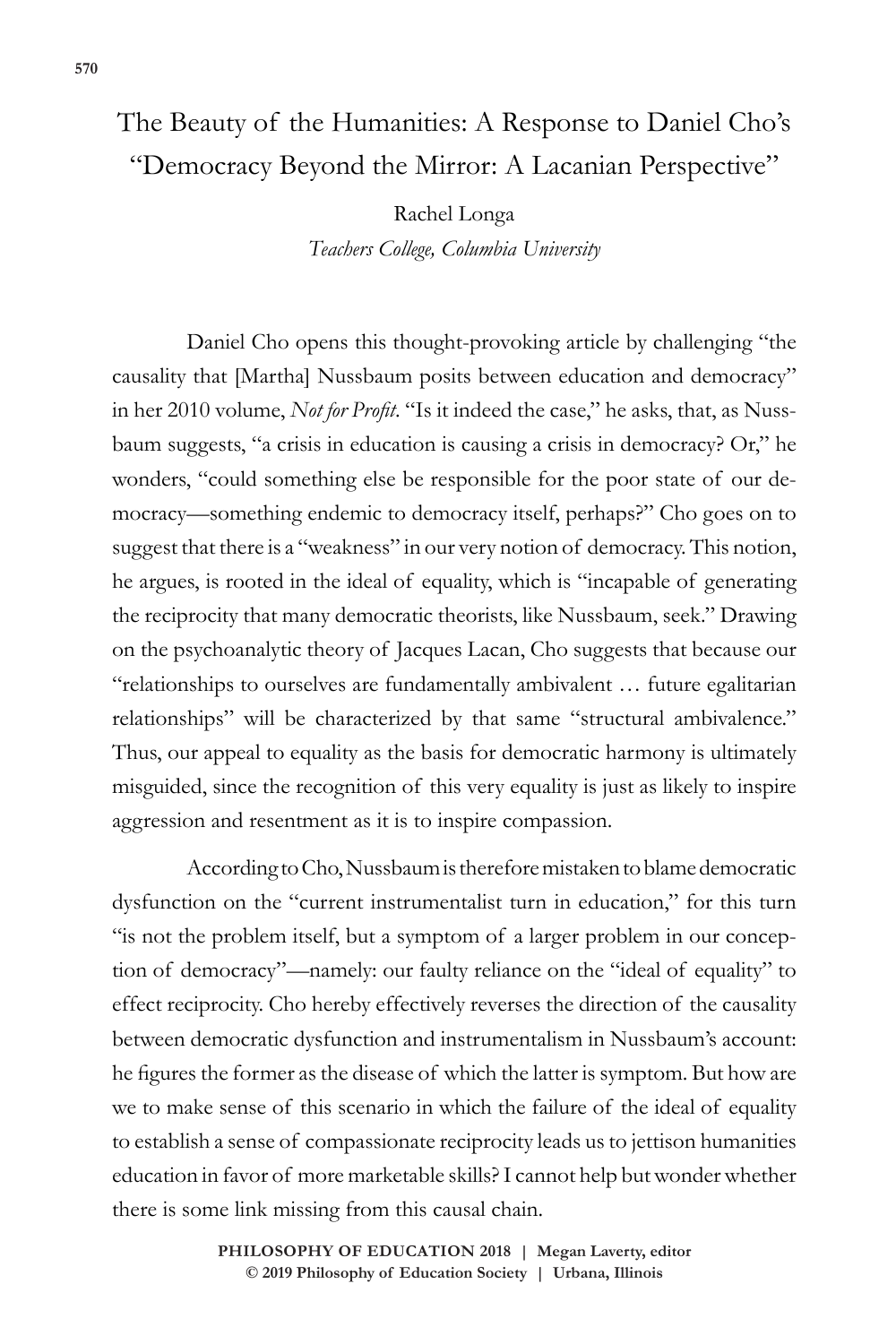## **Rachel Longa 571**

Of course, as psychoanalysis has shown us, the path between symptom and disease is not always easy to trace. Still, I'd like to refer back to Nussbaum here to suggest an alternative interpretation of the political cause of this educational symptom. For although her focus is unquestionably on the deleterious *effects* these changes in educational practice will have on the health of democracy, she is also quite candid about her belief that the educational crisis was *caused* by a set of rash decisions made by the nations themselves. "Radical changes," she writes, "are occurring in what democratic societies teach the young, and these changes have not been well thought through. Thirsty for national profit, nations, and their systems of education, are heedlessly discarding skills that are needed to keep democracies alive."1 According to Nussbaum, the cause of the instrumentalist turn is quite clear: the thirst for national profit.

This very thirst effects a reconfiguration and consolidation of the values of democratic nations—a process that is arguably "endemic" to the structure of democracy—around the nucleus of economic gain. Thus, in Nussbaum's picture, the cause of the educational crisis might still be understood as a weakness or insufficiency in our concept of democracy. This form of weakness, however, is caused not by a failure to acknowledge the fundamental ambivalence of the human subject's relationship to herself, but by a failure to adequately address the crippling effect of capitalism on that subject's freedom to, in Cho's words, "determine the terms of [her] own subjectivity." For the insidious power of capitalism is its almost infallible knack for filling the very gap that opens between the toddler in his *trotte-bébé* and his image in the mirror.

In his account of the democratic citizen's aggression toward the refugee, Cho demonstrates the extent to which the material and psychic economies are almost indistinguishably intertwined. In illustrating the way in which "equality might function as a cause of discrimination," Cho suggests that "seeing the other as my equal may fill me with resentment," precisely because "I may see [the refugee or the immigrant] as someone who is like me … and therefore wonder why they should enjoy resources and aid I feel are rightfully mine." The refugee or immigrant, in this case, is an iteration of my mirror image and therefore a source of ambivalence: I'm just as likely to approach her with re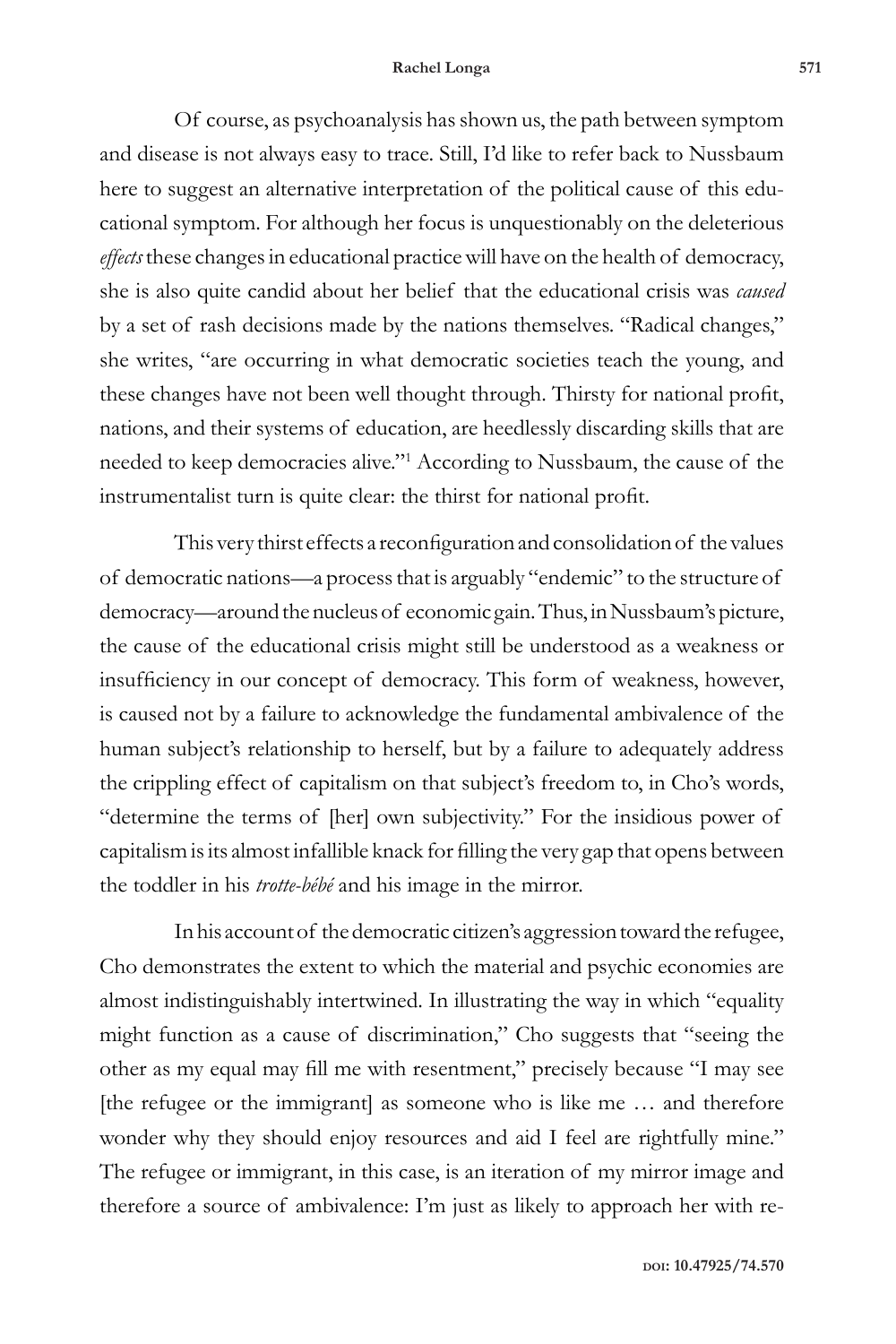sentment as with compassion. And, in this example, the explicable source of my resentment is the material good to which I see myself as equally entitled: the resources and aid.

"From a Lacanian perspective," Cho goes on, "injustice results … when we see each other as our equals, for when we see ourselves reflected in the mirror of the other, we will see them as a legitimate rival for the self-determination and autonomy that we feel are rightfully ours." Cho has shifted back to the language of the psychic economy here, referring not to resources and aid but to self-determination and autonomy, the very goods that the Lacanian infant recognizes in his mirror image. In this shift, Cho effectively conflates the material and psychic economies, demonstrating the extent to which the latter is so easily coopted by the former.

In foregrounding the ambivalence of the relationship to the self in his account of Lacanian subjectivity, Cho obscures the importance of the sense of impotence and insufficiency that underwrites that ambivalence. "The important point," according to Lacan, is that the drama of the mirror stage:

> … situates the agency known as the ego, prior to its social determination, in a fictional direction that will forever remain irreducible for any single individual or, rather, that will only asymptotically approach the subject's becoming, no matter how successful the dialectical syntheses by which he may resolve … his discordance with his own reality.2

The toddler's perceived insufficiency in the face of his mirror image orients the path of his desire. Before he even enters the symbolic register—the world of language, concepts, objects, and norms—the subject is primed by the very structure of his subjectivity to be driven by an experience of lack toward whatever it is he imagines might make him whole. As Lacan emphasizes, however, the subject's journey is asymptotic: no matter how effectively he goes about narrowing the space between himself and the mirror, the gap remains precisely *because* the object that marks its limit is imaginary.

And herein lies my worry: in the Lacanian picture, the sheer indetermi-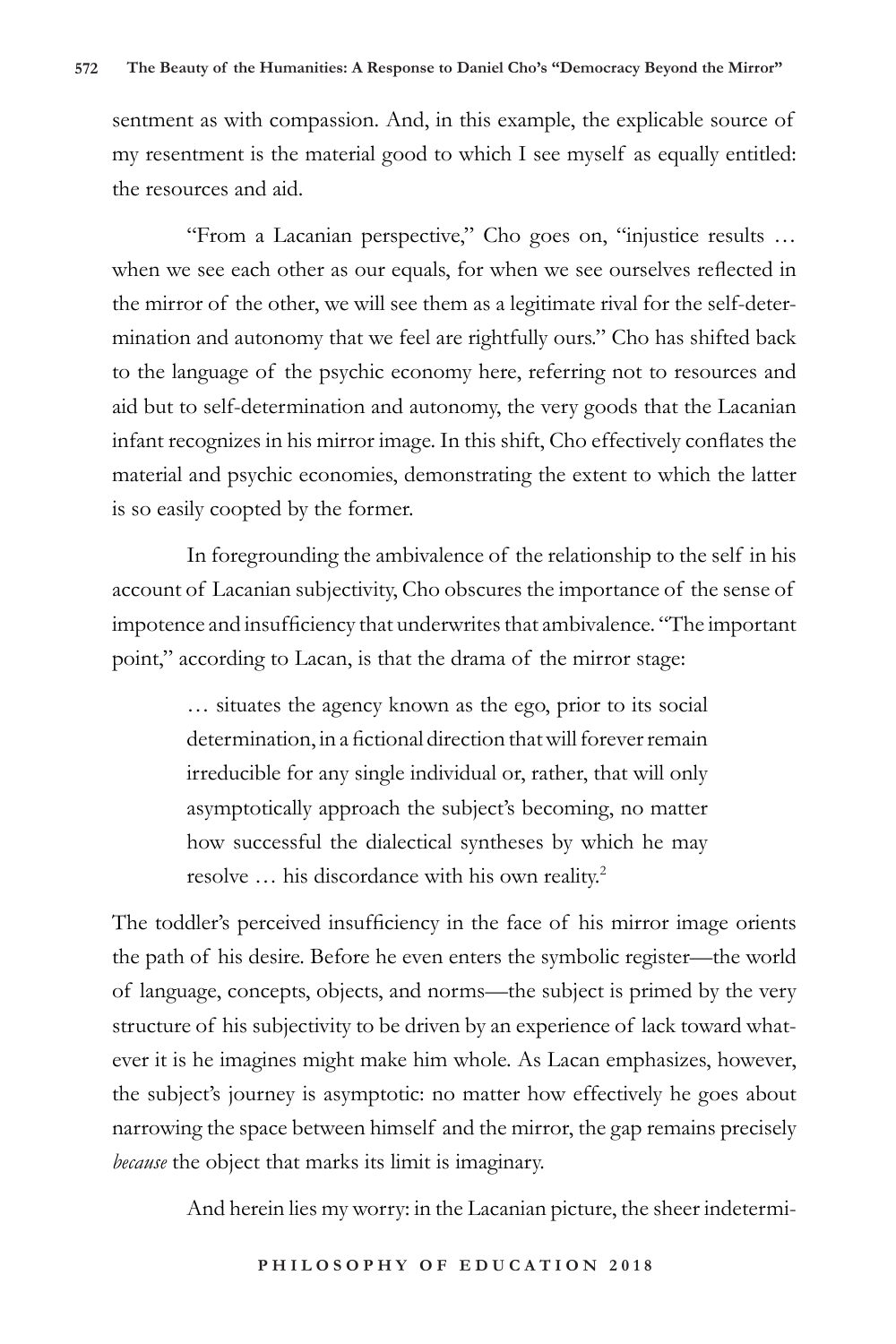nacy of the primary identification renders the objects of desire so dependent on their social determination that the psychic economy will organize itself around whatever presents as a good. Thus when Cho concludes that the apprehension of the structure of our own subjectivity will empower us to simply turn away from the mirror—that once I've recognized that the ideal is imaginary, I'm free to "determine the terms of [my] own subjectivity for [myself]"—I must admit, I am skeptical.

For one thing, it seems to me that for Lacan, this orientation *toward* the mirror is precisely what constitutes subjectivity as such. Moreover, despite my at least inchoate sense of the structure of my own subjectivity, I still catch myself crying at commercials for online universities because they make me question my own commitment as an educator, or purchasing vases because the woman holding them in the catalog has the kind of hair I've always wanted. I am bombarded by images, almost every one of which is designed to present to me as some kind of good: some object that might help me resolve my discordance with my own reality. The structure of capitalism has molded itself to the very structure of subjectivity: it fills the gaps we barely even knew were there.

How, then, might we go about constructing a concept of democracy that takes into account this constant mediation of subjectivity? In "Book VII" of *The Ethics of Psychoanalysis*, Lacan makes the curious suggestion that beauty has the capacity to throw a wrench in these machinations. He writes: "The beautiful in its strange function with relation to desire doesn't take us in, as opposed to the function of the good."3 Where the good lures desire toward its objects, the beautiful refracts and reflects the path of desire both away from and beyond objects as such.4 Where the good lulls us into a sleepy, partial satisfaction, beauty, Lacan argues, "keeps us awake."5 And so, in conclusion, I wish to make a case for beauty. For if we take seriously that material inequality is at least one of the most dysfunctional aspects of the current state of our democracy, that it has been established and exacerbated by the rampant progress of capitalism, and that capitalism operates in some part through its mediation of subjectivity, then imparting to our students whatever techniques we can conceive of to resist its lure is the responsibility of any educator who takes herself to be a champion